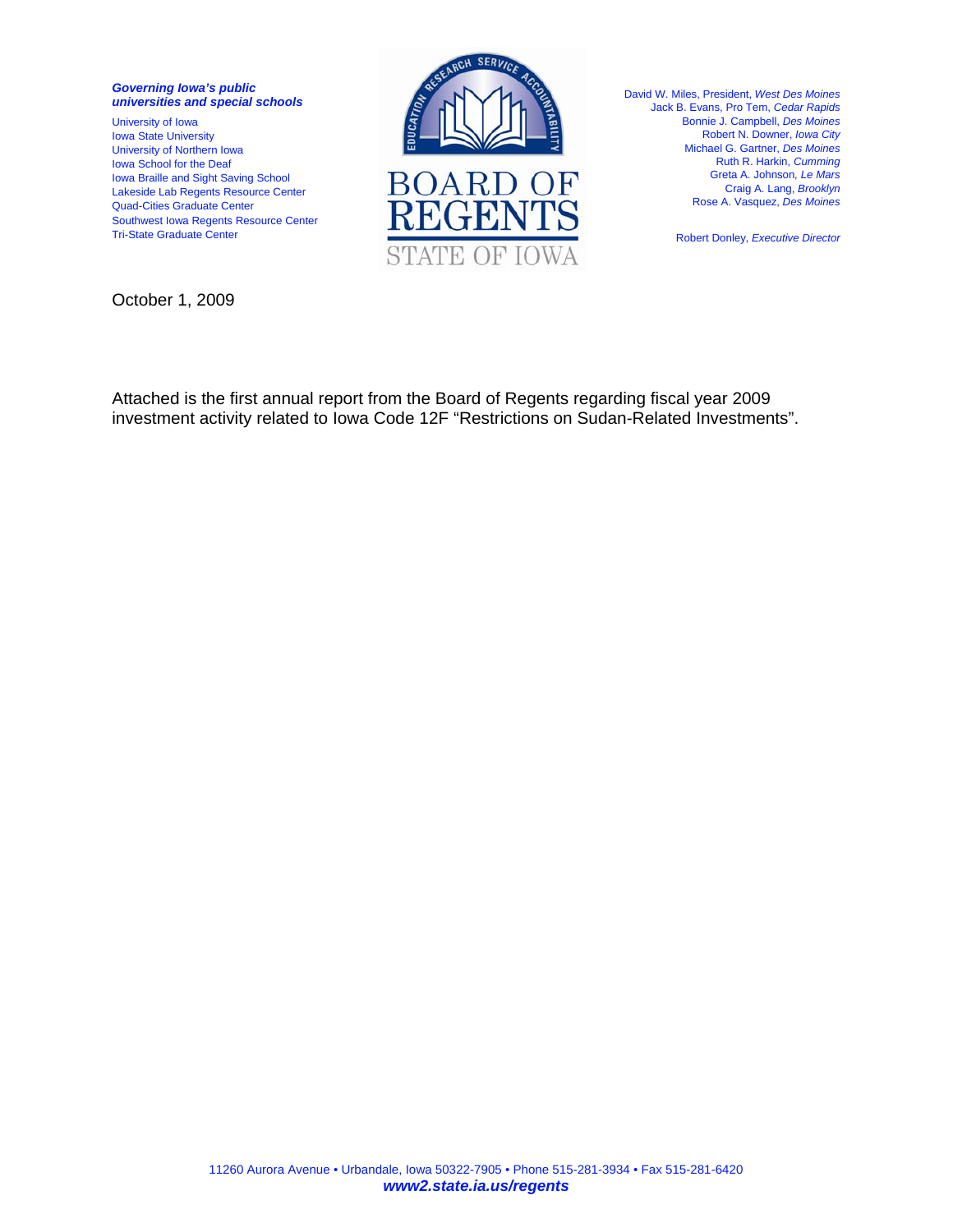*Board of Regents, State of Iowa*

**A. Total Universe of Companies Per Sudan Divestment Task Force**

**B. Summary of all written notices sent** 

**C. Total Positions Divested**

**As of: June 30, 2009**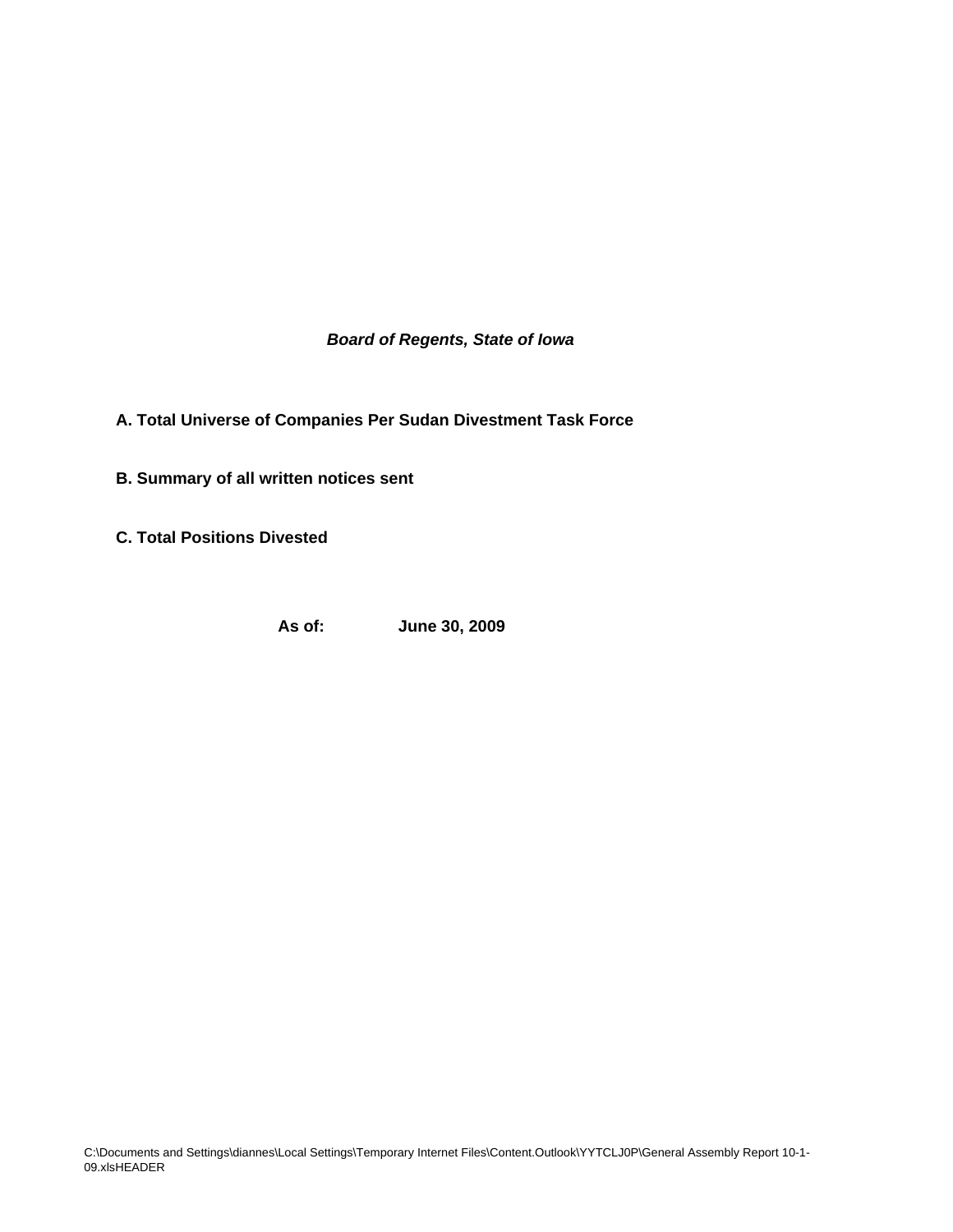|    | <b>COMPANY</b>                                                           | <b>CATEGORY</b>                                                                              |  |  |
|----|--------------------------------------------------------------------------|----------------------------------------------------------------------------------------------|--|--|
| 1. | <b>Alstom (FRANCE)</b>                                                   | Highest Offender                                                                             |  |  |
| 2  | <b>AREF Investment Group Co (KUWAIT)</b>                                 | Highest Offender                                                                             |  |  |
| 3  | AviChina Industry & Technology Co Ltd (CHINA)                            | Highest Offender                                                                             |  |  |
| 4  | China Hydraulic & Hydroelectric Construction Group aka Sinohydro (CHINA) | Highest Offender                                                                             |  |  |
| 5  | China National Petroleum Corp (CHINA)                                    | <b>Highest Offender</b>                                                                      |  |  |
| 6  | China North Industries Group Corp aka CNGC/NORINCO (CHINA)               | Highest Offender                                                                             |  |  |
| 7  | China Petrochecical Corporation aka Sinopec Group (CHINA)                | <b>Highest Offender</b>                                                                      |  |  |
| 8  | <b>Dietswell Engineering (FRANCE)</b>                                    | <b>Highest Offender</b>                                                                      |  |  |
| 9  | Dongfeng Automobile Co, Ltd. (CHINA)                                     | <b>Highest Offender</b>                                                                      |  |  |
| 10 | Electricity Generating PCL, aka EGCO (THAILAND)                          | <b>Highest Offender</b>                                                                      |  |  |
| 11 | <b>Egypt Kuwait Holding Co (KUWAIT)</b>                                  | <b>Highest Offender</b>                                                                      |  |  |
| 12 | Indian Oil Corp Ltd (INDIA)                                              | <b>Highest Offender</b>                                                                      |  |  |
| 13 | Kejuruterann Samudra Timur Bhd, aka KSTB (MALAYSIA)                      | <b>Highest Offender</b>                                                                      |  |  |
| 14 | Kencana Petroleum Bhd (MALAYSIA)                                         | <b>Highest Offender</b>                                                                      |  |  |
| 15 | <b>Managem (Morocco)</b>                                                 | <b>Highest Offender</b>                                                                      |  |  |
| 16 | <b>Mercator Lines (INDIA)</b>                                            | <b>Highest Offender</b>                                                                      |  |  |
| 17 | Muhibbah Engineering Berhad (MALAYSIA)                                   | <b>Highest Offender</b>                                                                      |  |  |
| 18 | Oil & Natural Gas Corp LTD aka ONGC (INDIA)                              | <b>Highest Offender</b>                                                                      |  |  |
| 19 | PECD Berhad (MALAYSIA)                                                   | <b>Highest Offender</b>                                                                      |  |  |
| 20 | Petroliam Nasional Berhad (Petronas) (MALAYSIA)                          | <b>Highest Offender</b>                                                                      |  |  |
| 21 | <b>Ranhill Berhad (MALAYSIA)</b>                                         | <b>Highest Offender</b>                                                                      |  |  |
| 22 | Scomi Group Berhad (MALAYSIA)                                            | <b>Highest Offender</b>                                                                      |  |  |
| 23 | <b>Andritz AG (Austria)</b>                                              | Ongoing Engagement                                                                           |  |  |
| 24 | <b>Atlas Copco AB (SWEDEN)</b>                                           | <b>Ongoing Engagement</b>                                                                    |  |  |
| 25 | <b>Bharat Electronics Limited (INDIA)</b>                                | <b>Ongoing Engagement</b>                                                                    |  |  |
| 26 | <b>Bharat Heavy Electricals Ltd (INDIA)</b>                              | <b>Ongoing Engagement</b>                                                                    |  |  |
| 27 | <b>China Poly Group Corporation (CHINA)</b>                              | <b>Ongoing Engagement</b>                                                                    |  |  |
| 28 | Essar Oil (India)                                                        | Ongoing Engagement                                                                           |  |  |
|    | 29 GAZ Group (Russia)                                                    | Ongoing Engagement                                                                           |  |  |
| 30 | <b>GDF Suez (France)</b>                                                 | Ongoing Engagement                                                                           |  |  |
| 31 | Harbin Power Equipment Limited (China)                                   | <b>Ongoing Engagement</b>                                                                    |  |  |
| 32 | KamAZ (RUSSIA)                                                           | Ongoing Engagement                                                                           |  |  |
| 33 | Man SE (GERMANY)                                                         | Ongoing Engagement                                                                           |  |  |
| 34 | Mubadala Development Company (UAE)                                       | Ongoing Engagement                                                                           |  |  |
|    | 35 Nam Fatt Corp Bhd (MALAYSIA)                                          | <b>Ongoing Engagement</b>                                                                    |  |  |
| 26 | <b>Nippon Oil Corporation (JAPAN)</b>                                    | Ongoing Engagement                                                                           |  |  |
| 37 | <b>Reliance Industries Ltd (INDIA)</b>                                   | <b>Ongoing Engagement</b>                                                                    |  |  |
| 38 | Saras S.p.A (ITALY)                                                      | <b>Ongoing Engagement</b>                                                                    |  |  |
| 39 | Shanghi Electric Group Co. Ltd (CHINA)                                   | <b>Ongoing Engagement</b>                                                                    |  |  |
| 40 | Sudatel (Sudan)                                                          | <b>Ongoing Engagement</b>                                                                    |  |  |
| 41 | Tanjung Offshore Berhad (Malaysia)                                       | <b>Ongoing Engagement</b>                                                                    |  |  |
| 42 | <b>Total SA (FRANCE)</b>                                                 | <b>Ongoing Engagement</b>                                                                    |  |  |
| 43 | Wartsila Oyi (Finland)                                                   | <b>Ongoing Engagement</b>                                                                    |  |  |
| 44 | La Mancha Resources (Canada)                                             | Substantial Action (sub-category of Ongoing)                                                 |  |  |
| 45 | Mott McDonald (UK)<br>46 Petrofac (UK)                                   | Substantial Action (sub-category of Ongoing)<br>Substantial Action (sub-category of Ongoing) |  |  |
|    | 47 Schlumberger (Netherlands Antilles)                                   | Substantial Action (sub-category of Ongoing)                                                 |  |  |
|    |                                                                          |                                                                                              |  |  |

## **A. Total Universe of Companies Per Sudan Divestment Task Force**

Note: A company that takes "Substantial Action" will not be a target for divestment measures

Companies from Sudan Divestment Task Force dated August 28, 2009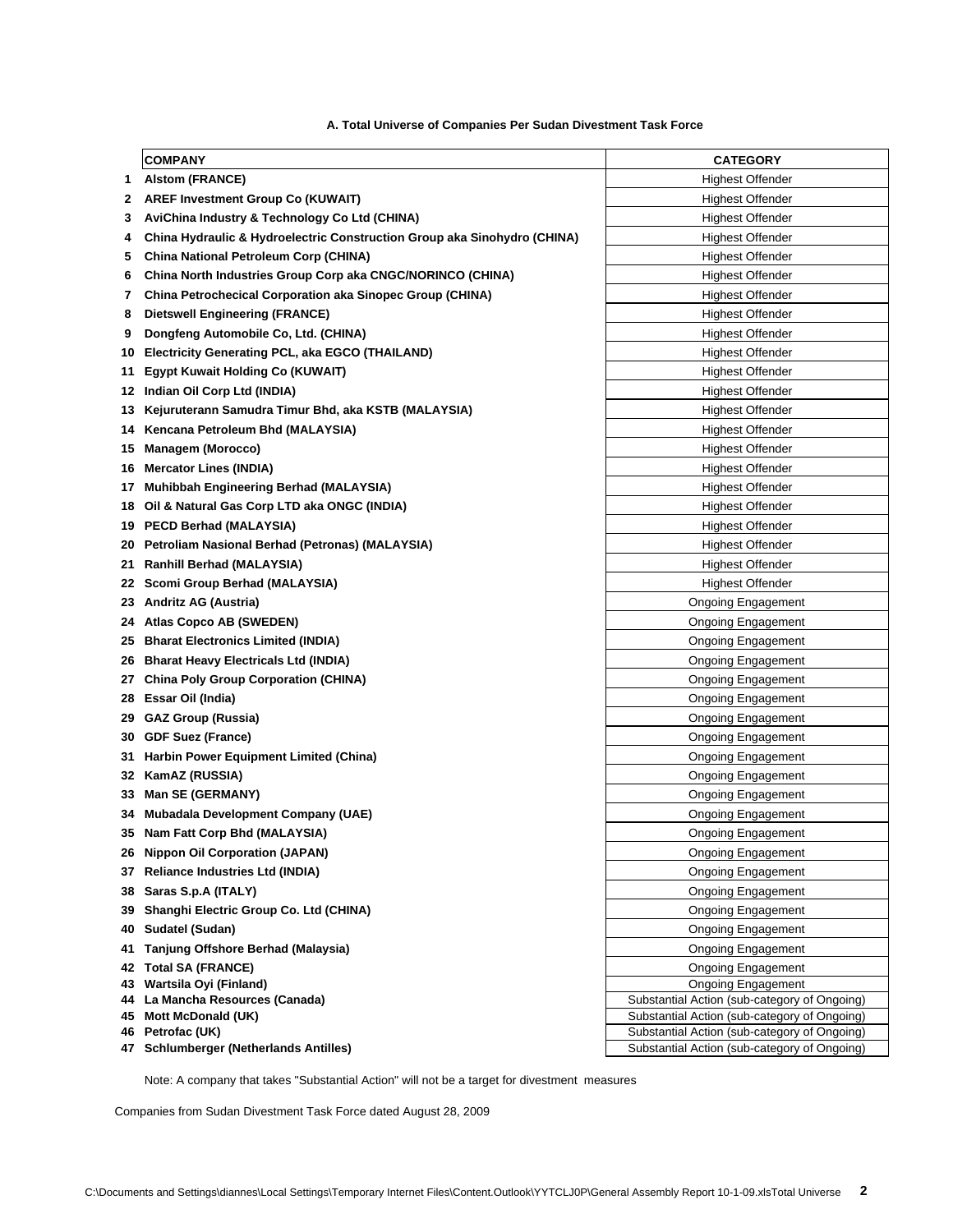## B. Summary of all written notices

| December 1, 2008   | Board of Regents notified Regent institutions of Sudan Divestment Task Force document valid for the quarter ended<br>September 30, 2008 listing scrutinized companies and asked them to identify any of these companies within their<br>investment holdings. Institutions responded.               |  |  |  |  |  |
|--------------------|----------------------------------------------------------------------------------------------------------------------------------------------------------------------------------------------------------------------------------------------------------------------------------------------------|--|--|--|--|--|
| March 30, 2009     | Board of Regents mailed letters to following firm telling them of new legislation enacted pertaining to Sudan. Firm was notified<br>of securities held in portfolio that appeared on the scrutinized companies list determined by the Sudan Divestment Task Force<br>(SDTF).<br>Firms:<br>GMO. LLC |  |  |  |  |  |
|                    | Board of Regents mailed letters to the following firms notifying them of legislation enacted pertaining to<br>Sudan. These companies are not actively engaged and do not meet the criteria for divestment.<br>Firms:<br>Nippon Oil<br>Total SA, France<br>Suez SA, France                          |  |  |  |  |  |
| March 28, 2009     | Board of Regents notified Regent institutions of Sudan Divestment Task Force document valid for the quarter ended<br>December 31, 2008 listing scrutinized companies and asked them to identify any of these companies within their<br>investment holdings. Institutions responded.                |  |  |  |  |  |
| June 15, 2009      | Board of Regents mailed letters to following firm telling them of new legislation enacted pertaining to Sudan. Firm was notified<br>Firms:<br>GMO. LLC                                                                                                                                             |  |  |  |  |  |
|                    | Board of Regents mailed letters to the following firms notifying them of legislation enacted pertaining to<br>Sudan. These companies are not actively engaged and do not meet the criteria for divestment.<br>Firms:<br>Nippon Oil<br>Total SA, France<br>Suez SA, France                          |  |  |  |  |  |
| June 15, 2009      | Board of Regents notified Regent institutions of Sudan Divestment Task Force document valid for the quarter ended<br>March 31, 2009 listing scrutinized companies and asked them to identify any of these companies within their<br>investment holdings. Institutions responded.                   |  |  |  |  |  |
|                    | lowa Code Chapter 12F Sec. 3 requires annual notices to Comopanies with Inactive Operations. As have sent letters<br>twice this year, will not continue to send to these particular companies if remain on "inactive" list.                                                                        |  |  |  |  |  |
| September 14, 2009 | Board of Regents notified Regent institutions of Sudan Divestment Task Force document valid for the quarter ended<br>June 30, 2009 listing scrutinized companies and asked them to identify any of these companies within their<br>investment holdings. Institutions responded.                    |  |  |  |  |  |
|                    | Post notice on Regents website that Sudan Divestmentannual report has been filed and is available upon request.                                                                                                                                                                                    |  |  |  |  |  |